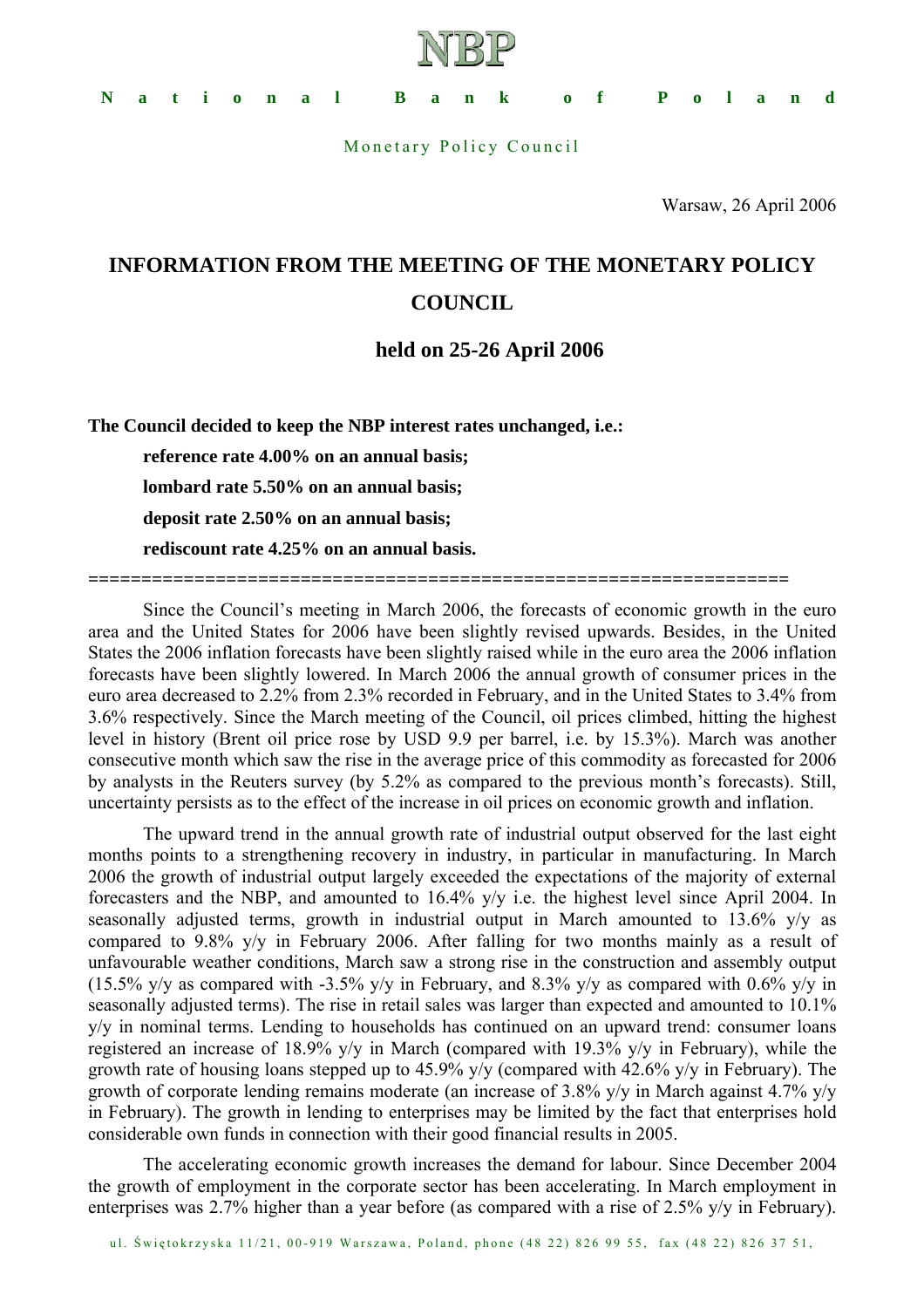

March saw a continued fall in unemployment in annual terms (down to 17.8% from 19.2% recorded a year before).

The economic recovery is accompanied by acceleration of wage growth. In March the wage growth in the corporate sector stepped up to 5,4% y/y (against 4.8% y/y in February). A necessary condition of sustainable acceleration of economic growth not threatening the achievement of the inflation target is to ensure that in the long run wages do not grow faster than labour productivity.

The annual consumer price growth in March fell to 0.4%. The drop in the inflation rate in March 2006 in relation to February was driven by a fall in food and non-alcoholic beverage prices, a slight drop in fuel prices and the fading out of the statistical base effect occurring in the case of the internet services prices. In March 2005 the prices of internet services increased considerably following the introduction of the VAT on those services.

Core inflation indicators remained low (in March they ranged between -0.6% y/y and 0.7% y/y). The low level of all core inflation indices confirms continuation of low inflationary pressure. In April, inflation expectations of households remained low (0.6%, i.e. exactly the same as in the previous month).

March 2006 saw an increase in annual growth of producer prices in industry up to 0.9% y/y as compared to 0.7% y/y in February (0.7% m/m in March against -0.1% in February). Such a month-on-month rise of producer prices was last observed in April 2005. The increase in the annual growth of PPI occurred even though the effective exchange rate of the zloty was stronger than a year before.

In line with the NBP inflation projection presented in the April *Inflation Report*, the annual GDP growth will be with 50% probability within the range of 3.9-5.0% in 2006 (as compared with 3.8-5.1% in the January projection); 3.4-5.8% in 2007 (as compared with 3.4-5.2%) and 3.5-6.2% in 2008 (as compared with 3.6-5.5%).

The April inflation projection indicates that the growth rate of consumer prices is likely to be slightly lower in 2006, similar in 2007, but in 2008 slightly higher than that expected in the January *Report*. Under constant interest rates, with 50% probability inflation will be within the range of 0.5-2.0% in 2006 Q4 (as compared with 0.5-2.3% in the January projection), 1.3-3.4% in 2007 Q4 (as compared with 1.1-3.6%) and 1.2-3.9% in 2008 Q4 (as compared with 0.8-3.9%).

It should be emphasised that the inflation projection presented in the *Report* does not account for all sources of uncertainty. This primarily applies to the scale of the future impact of globalisation on inflation, the growth of workforce, the direction of economic policy in the coming years and the exchange rate developments. Besides, the projection was prepared on the basis of data available until 24 March 2006 and thus does not account for crude oil and fuel prices, which are considerably higher than those assumed in the projection, higher estimates of GDP and wages in the economy in 2006 Q1 and slightly lower than forecasted CPI in 2006 Q1. However, "net" inflation in 2006 Q1 was consistent with the April projection.

The Council maintains its assessment that with large probability inflation will in 2006 Q2 and maybe Q3 remain below the inflation target mainly due to short-term factors. If the developments in the economy were consistent with the April NBP inflation projection, then the current level of the reference rate of the central bank would support a gradual return of inflation to the target over the projection horizon and would also be conducive to keeping economic growth at a pace, which is consistent with the potential output growth, determined by the structural features of the Polish economy.

 The fact that inflation and core inflation has stayed below the previous forecasts for a relatively long period may be an indication that the impact of the factors which may slow down the returning of inflation to the target in relation to that accounted for in the projection is stronger than previously assumed. Factors which could potentially accelerate the return of inflation back to the target include a higher wage growth than assumed in the projection, provided it would not be